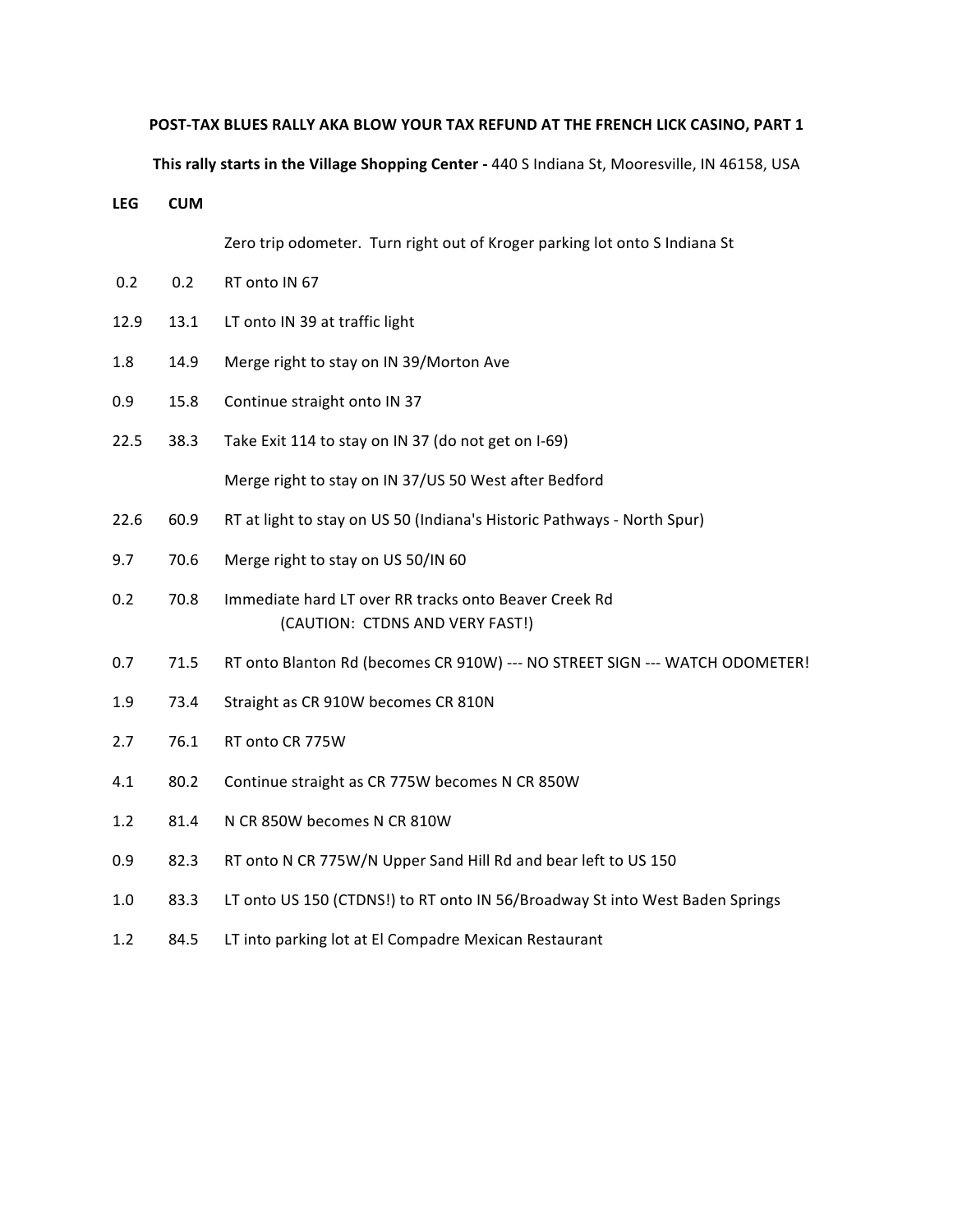## **POST-TAX BLUES RALLY AKA BLOW YOUR TAX REFUND AT FRENCH LICK CASINO**

## **PART 2**

| <b>LEG</b> | <b>CUM</b> | ZERO TRIP ODOMETER    SARA'S WARNING -- BROADWAY VERY BUSY, BE PATIENT                                    |
|------------|------------|-----------------------------------------------------------------------------------------------------------|
|            | 0.0        | RT out of parking lot of Comfort Suites to north on Broadway St                                           |
| 0.8        | 0.8        | RT onto W Abbeydell Pike (Larry Bird's NBA home and Legend of French Lick on left<br>behind white fence)  |
| 2.8        | 3.6        | Very sharp S curve -- Mother Sara says "slow down"! (Like you 'all have never rallied<br>before!)         |
| 0.1        | 3.7        | After left curve and Stop Sign, continue straight onto Abydel Dr/N CR 550W                                |
| 0.2        | 3.9        | LT (CTDNS!!!) onto IN 56/US 150 (Indiana's Historic Pathways - South Spur)<br>--- BUSY ROAD! BE CAREFUL!! |
| 3.2        | 7.1        | RT to stay on US 150 West                                                                                 |
| 2.2        | 9.3        | RT onto N 840 which changes to N CR 925W                                                                  |
| 2.1        | 11.4       | Straight (slight bear left -- do not turn left nor bear right) as road becomes N CR 910W                  |
| 1.2        | 12.6       | Continue straight as road becomes N CR 925W again and then N CR 950W                                      |
| 2.0        | 14.6       | Curve left and stay straight as road becomes W CR 650N                                                    |
| 1.4        | 16.0       | RT onto N CR 1125W/W Old Vincennes Rd                                                                     |
| 1.6        | 17.6       | After left curve road becomes CR 975W                                                                     |
| 0.6        | 18.2       | After right curve road becomes CR 850N                                                                    |
| 1.2        | 19.0       | RT at T and Stop Sign onto CR 910W -- CR 810N -- CR 740N -- CR 750N -- ETC, ETC                           |
| 3.1        | 22.1       | RT onto N CR 650W                                                                                         |
| 2.8        | 24.9       | Sharp left curve onto W CR 425N and bear left onto N CR 625W/N CR 600W at Stop Sign                       |
| 1.8        | 26.7       | Orangeville Community Center on left -- just so you know you drove through Orangeville                    |
| 1.5        | 28.2       | RT at Stop Sign back onto W CR 650N which becomes W CR 700N and W Vincennes St                            |
| 5.8        | 34.0       | LT into Hucks Gas Station for bio/fuel break (Very nice employees -- made note we were<br>coming)         |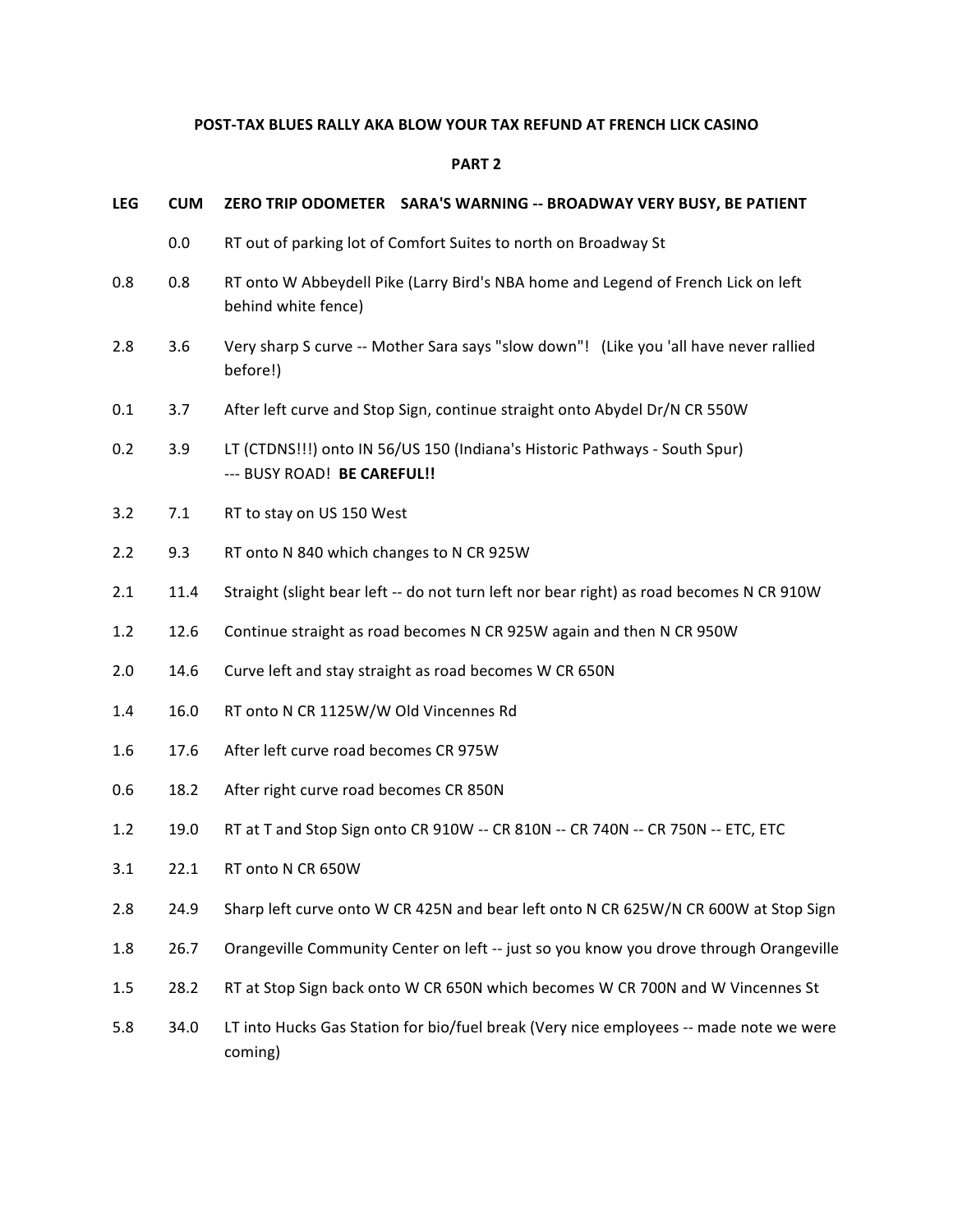- 34.0 After break, RT onto IN 37
- 1.2 35.2 RT onto W CR 600N
- 1.0 36.2 LT at T onto N CR 100W
- 0.9 37.1 Continue straight at Stop Sign (from now on SS = Stop Sign)
- 1.1 38.2 After sharp left curve turn right to continue on N CR 100W (some potholes ahead!)
- 1.8 40.0 Sharp RT onto Sandy Hook/W CR 250N
- 0.2 40.2 Bear left to stay on W CR 250N which becomes W CR 200N (CAUTION -- ROUGH ROAD)
- 1.9 42.1 LT at SS onto N CR 300W/Old Orangeville Rd which becomes N CR 275W
- 1.3 43.4 RT onto US 150/IN 56 (CTDNS!)
- 1.2 44.6 LT onto N Log Creek Rd to S Log Creek Rd/ CR 350W
- 1.1 45.7 RT onto W CR 25 S
- 1.1 46.8 Left at SS to S CR 460W which becomes CR 125W
- 1.3 48.1 RT at T to W CR 100 S
- 0.5 48.6 Continue straight on W CR 100 S
- 1.2 49.8 LT onto S CR 650W and LT into Hinshaw Rock 'n Gems for a stretch and shopping experience
- 0.1 49.9 LT out of Hinshaw's onto S CR 650W
- 0.7 50.6 RT at SS onto W CR 175 S
- 0.6 51.2 LT onto The Gorge Rd (Note stone entrance to The Gorge -- originally a casino turned nursing home which later closed and then burned down)
- 1.0 52.2 LT onto W CR 100S
- 0.4 52.6 RT onto IN 145 (Larry Byrd's boyhood home on left across RR tracks -- grey house with red door)
- 1.0 53.6 LT onto Indiana Ave at traffic light
- 1.8 55.4 RT into Comfort Suites

Ken's cell # 317-919-4601